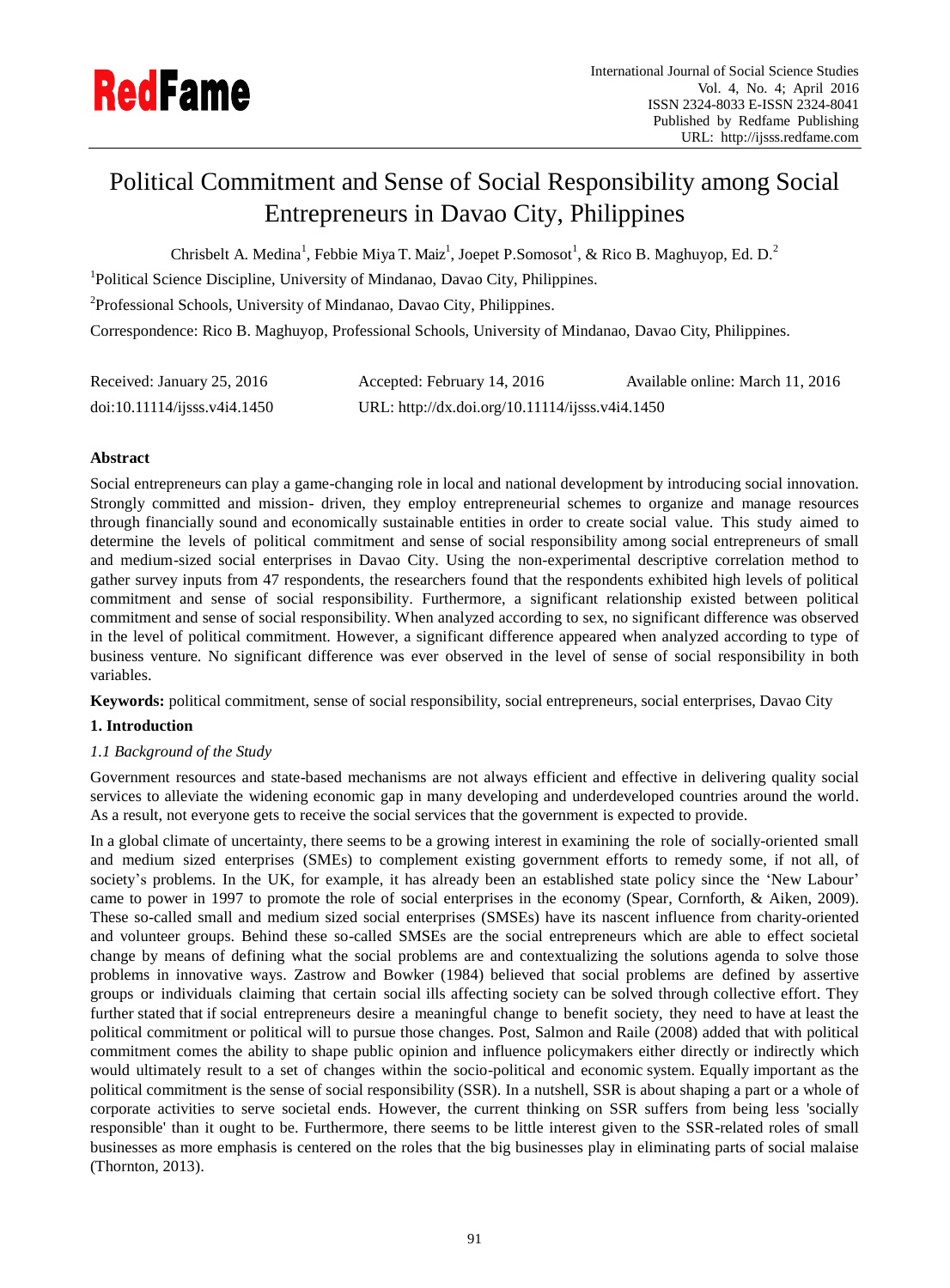In the Philippines, SMEs' share of registered business amounts to 99.6% (Camposano, 2014). However, most SSR-related studies are still typically about large corporations. The development of sense of social responsibility in the Philippines is rooted in the philanthropic tradition of giving and volunteering well observed within and across the kinship groups and even immediate communities. The communitarian nature of Asians in general and Filipinos in particular, is typified in various acts of mutual aid such as the 'bayanihan'. In its early years, SSR was seen only as an accessory to corporate activities. Through time, the concept has evolved into an imperative that must be assimilated into corporate strategy. As internal and external market forces redefine stakeholder expectations, businesses are being pressured to take on a more meaningful role in development. Furthermore, the emergence of new challenges requires an even more holistic sense of social responsibility. The exponential rise in population, for example, is putting a strain on SSR's ability to sustain for this would mean an upsurge of demands for humanitarian assistance among the disenfranchised who are unable to access adequate support and services from the state (AIM Center for Corporate Responsibility, 2014).

Despite the fact that Davao City was hailed as the friendliest city to the micro- small-medium business sector by The Asian Institute of Management (AIM) Policy Center in 2010, there's not much literature on measuring the political commitment and sense of social responsibility among Davao City-based SMEs, especially those that are socially oriented (Biliran, 2010).

There is a growing imperative for enterprises to re-evaluate their roles in society and rethink their relationship with the community and the people who are affected by their corporate attitude and behavior either directly or indirectly. It is against these backgrounds that the researchers find it urgent to evaluate the level of political commitment and the sense of social responsibility of social entrepreneurs among the small and medium-sized social enterprises (SMSEs) operating in Davao City.

#### **2. Research Problem**

This study aims to find out if there exists significant relationship between levels of political commitment and sense of social responsibility among social entrepreneurs in Davao City. Specifically, this study aimed to:

1). To determine the level of political commitment among social entrepreneurs of

SMSEs in Davao City in terms of:

Political Intention and Action

Political Coordination with other Stakeholders

Public Commitment.

2). To determine the level of sense of social responsibility among social entrepreneurs of SMSEs in Davao City in terms of:

Employee Relations

Customer Relations

Community Involvement

Social Awareness.

3). To determine if there is significant difference in the levels of political commitment and sense of social responsibility when analyzed according to:

Sex

Type of Business Venture.

To determine the significant relationship between political commitment and sense of social responsibility among social entrepreneurs of SMSEs in Davao City?

## **3. Null Hypotheses**

The null hypotheses below were tested at 0.05 level of significance.

There is no significant difference in the levels of political commitment and sense of social responsibility when analyzed according to sex and type of business ventures.

There is no significant relationship between political commitment and sense of social responsibility among social entrepreneurs in Davao City.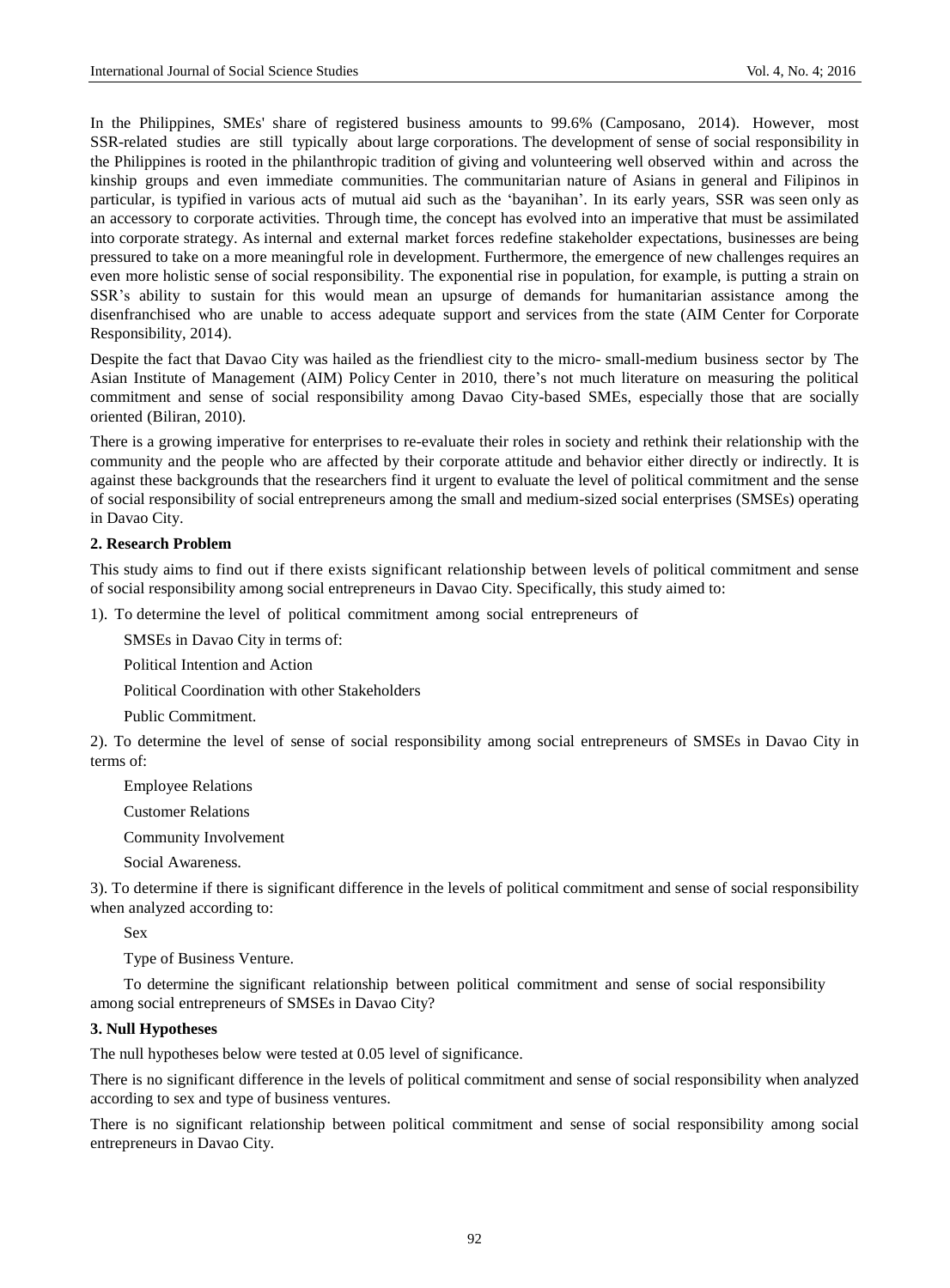#### **4. Research Methodology**

This study employed the non-experimental descriptive-correlation research design in investigating the research problem. The non-experimental descriptive correlation is a method used to describe the significant relationship between variables by presenting the data in quantitative descriptions without changing or manipulating the environment (Creswell, 2003). Creswell further added that this type of study is usually the best method for collecting information that will demonstrate relationships between two or more variables and describe the world as it exists.

#### *4.1 Research Subjects*

The respondents of the study were 47 social entrepreneurs who were currently engaged in running small and medium-sized *social enterprises* based in Davao City. As per the Central Limit Theorem, a sample size of thirty (30) and above is generally accepted as sufficient (Duranczyk, Loch, and Stottlemyer, 2013). The study used the snowball sampling method in choosing the respondents. This method is useful when the samples specifically required in the study are difficult to identify or when the respondents are very rare to locate (Johnson and Christensen (2014). As of the moment, the idea of social enterprise is still in its infancy stage in Davao City. The lack of standard legal concept despite the presence of initiatives makes it extremely challenging to identify them. Since identifying SMSEs requires mapping them out without any official government record, the researchers rely mainly on the referrals from social entrepreneurs to locate others like them. Table 1 shows the distribution of respondents. These respondents were chosen for they are either owners/managers of small and medium-sized *social enterprises* that are legally registered and located in Davao City.

| <b>Profile</b>                  | <b>Number</b>  | Percentage |
|---------------------------------|----------------|------------|
| <b>Sex</b>                      |                |            |
| Male                            | 16             | 34.04%     |
| Female                          | 31             | 65.96%     |
| <b>TOTAL</b>                    | 47             | 100%       |
| <b>Type of Business Venture</b> |                |            |
| Agriculture                     | $\overline{2}$ | 4.26%      |
| <b>Health and Wellness</b>      | 5              | 10.64%     |
| Food                            | $\overline{2}$ | 4.26%      |
| <b>Fashion and Accessories</b>  | 27             | 57.45%     |
| Education                       | $\mathbf 1$    | 2.13%      |
| Retail                          | 3              | 6.38%      |
| Manufacturing                   | 3              | 6.38%      |
| Buy and Sell                    | 1              | 2.13%      |
| Gift Shop                       | 1              | 2.13%      |
| <b>Business Services</b>        | $\mathbf 1$    | 2.13%      |
| Micro-financing                 | 1              | 2.13%      |
| <b>TOTAL</b>                    | 47             | 100%       |

Table 1. Distribution of Respondents

Out of 47 respondents involved in various types of business ventures, sixteen (16) respondents were males while thirty-one (31) were females. Male and female respondents constitute 34.04% and 65.96% of the sampling population respectively.

In terms of the type of business venture the respondents were involved in, 27 (57.45%) of them were in the fashion and accessories line of business. Health and wellness came second with 5 (10.64%) social entrepreneurs actively pursuing such venture. Retail and manufacturing had 3 (6.38%) respondents each. In the food and agriculture-related ventures, 2 (4.26%) social entrepreneurs each were identified and located. Lastly, buy and sell, gift shop, business services, and micro financing had 1 (2.13%) respondent each surveyed.

#### *4.2 Measures*

The instrument used in this study consisted of three parts. Part one contains the personal data and it was composed of 4 items intended to gather the data of the subjects which include the following: name (optional), age (optional), sex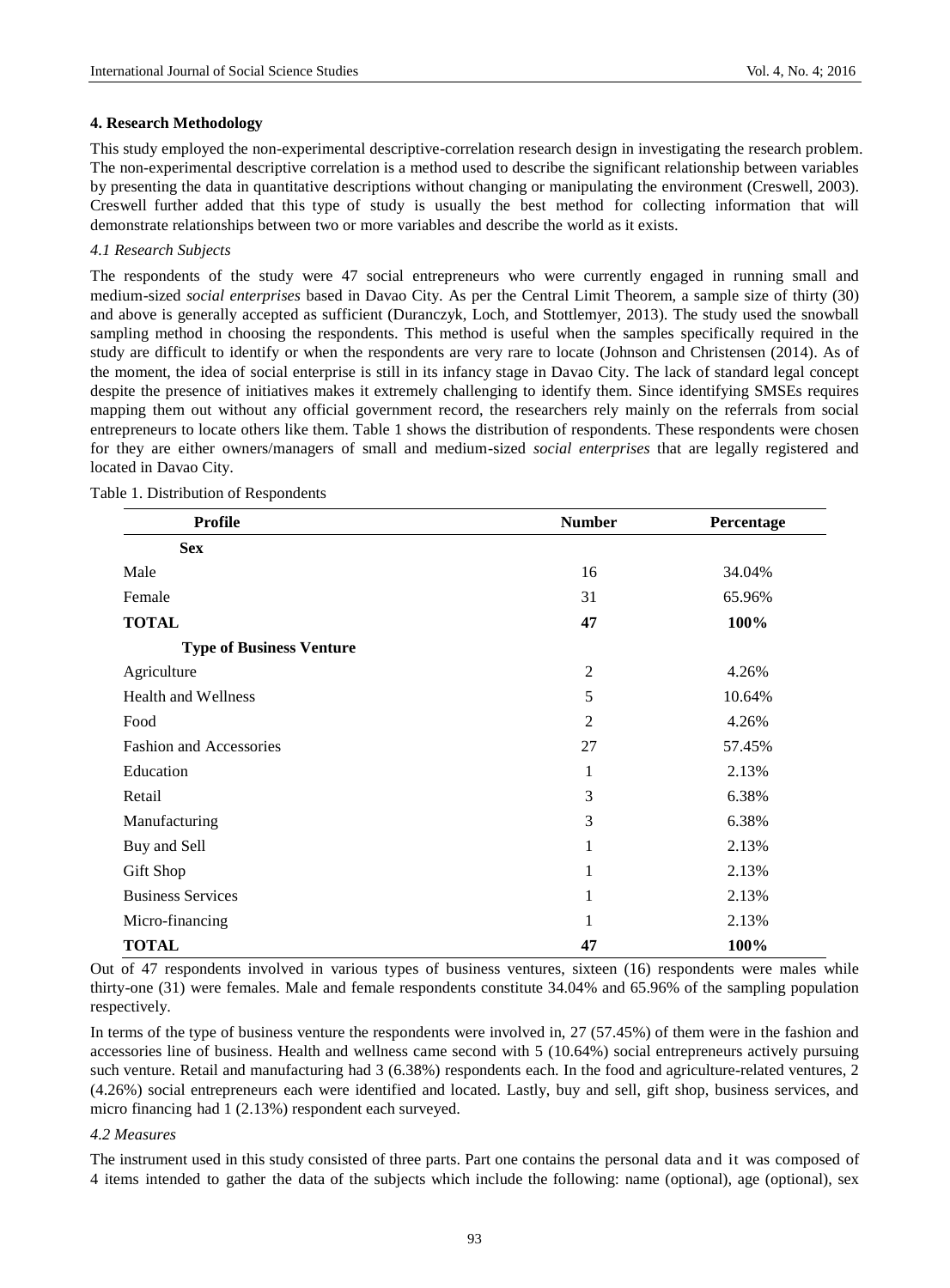(required), and type of business venture (required). Part two contains the questionnaire on political commitment was composed of 3 parts representing the indicators with a total of 15 items in the form of a checklist in which respondents were asked to check the answer they had chosen. Adapted in its modified form from The Hunger Reduction Commitment Index (HRCI), the following are the political commitment indicators: (1) political intention and action, (2) political coordination with other stakeholders, and (3) public commitment. On the other hand, the questionnaire on the sense of social responsibility was comprised of 4 parts that corresponded to its four indicators with a total of 20 items. Each indicator had 5 items or statements. Adapted in its modified form, the questionnaire was divided into categories representing the indicators which capture the dimensions of Small Enterprise Social Responsibility Inventory (SESRI) namely: customer relations, employee relations, community involvement, and social awareness. This study used 5 point likert scale.

#### **5. Results and Discussions**

#### *5.1 Level of Political Commitment among Social Entrepreneurs in Davao City*

Shown in Table 2 is the level of political commitment among social entrepreneurs in Davao City. Reflected in the table, the indicator with the highest mean score of 4.28 described as High was *political intention and action*. On the other hand, the indicator with the lowest mean score of 3.62, also interpreted as High was *political coordination with other stakeholders*. The obtained overall mean score was 3.93 with a verbal equivalent of High. This implies that the social entrepreneurs have the intent, the capacity/means to act given the opportunities and constraints, and the decisive willingness to commit to varying degrees of political involvement to influence the local policy landscape in favor of SMSEs.

In terms of *political intention and action*, the overall mean score was 4.28 with the verbal equivalent of High which means that apart from their intent to be politically involved, social entrepreneurs are also highly willing to concretize their political desire into feasible political actions leading to achievable policy outcomes. Under this indicator, the item about *SMSEs being very important in the socio-economic development of the city* obtained the highest mean score of 4.51 described as Very High. This implies that social entrepreneurs keenly believe in the meaningful and productive societal role that small and medium-sized *social enterprises* play in advancing the socio-economic progress in the city. The mean score of 4.51 also indicated a strong nascent intent on the part of social entrepreneurs to further advance the social gains that SMSEs already achieved by supporting advocacies in their favor. The item about social entrepreneurs *employ government policies that promote SMSEs* obtained the lowest mean score of 3.94 still described as High. Despite the lack of government-led initiatives to support the growth and expansion of SMSEs, the data suggest that the respondents are still likely to make use of government policies that would clearly benefit them. The results confirm the viewpoint of Brinkerhoff (2000) that political commitment has a latent quality. Political intention may not be clearly tangible in the absence of action but as soon as social entrepreneurs assess their capacity for action after carefully weighing the constraints, the intention is then articulated into action.

In terms of *political coordination with other stakeholders*, the overall mean was 3.62 which is High. This indicates that social entrepreneurs exhibit high level of willingness to politically coordinate with other stakeholders in order to optimize the chances of fulfilling their entrepreneurial advocacies on the political level. Looking into the data further, there are 4 items described as High although they differ on their mean scores. The item on *joining efforts with .other businesses in delivering a coordinated approach to support and promote SMSEs* garnered the highest mean score of 3.77 interpreted as High. This means that social entrepreneurs have the highest preference for coordinating with their fellow entrepreneurs due to shared interests. Furthermore, social entrepreneurs gravitate toward each other in one way or another because despite the diversity of their socio-economic pursuits and specializations, they all have a common denominator which includes defining what the social problems are and contextualizing the solutions agenda to address such concerns. On the other hand, the item on *joining efforts with the Ruling Political Party in delivering a coordinated approach to support and promote SMSEs in Davao City* had the lowest mean score of 3.49 interpreted as Moderate. The result paints a rather interesting picture of how social entrepreneurs view political coordination with the Ruling Local Party from their perspective. This would imply that compared to other stakeholders mentioned in the questionnaire, the social entrepreneurs exhibit the lowest collaborative tendencies when dealing with the Party in power.

On the whole, the data reflect that social entrepreneurs in Davao City demonstrate a high level of willingness to work alongside other societal stakeholders in achieving a more optimal policy outcome in their favor. This means social entrepreneurs are keenly aware of the need to cooperate and coordinate alongside others to create a more meaningful social impact to communities in which they serve.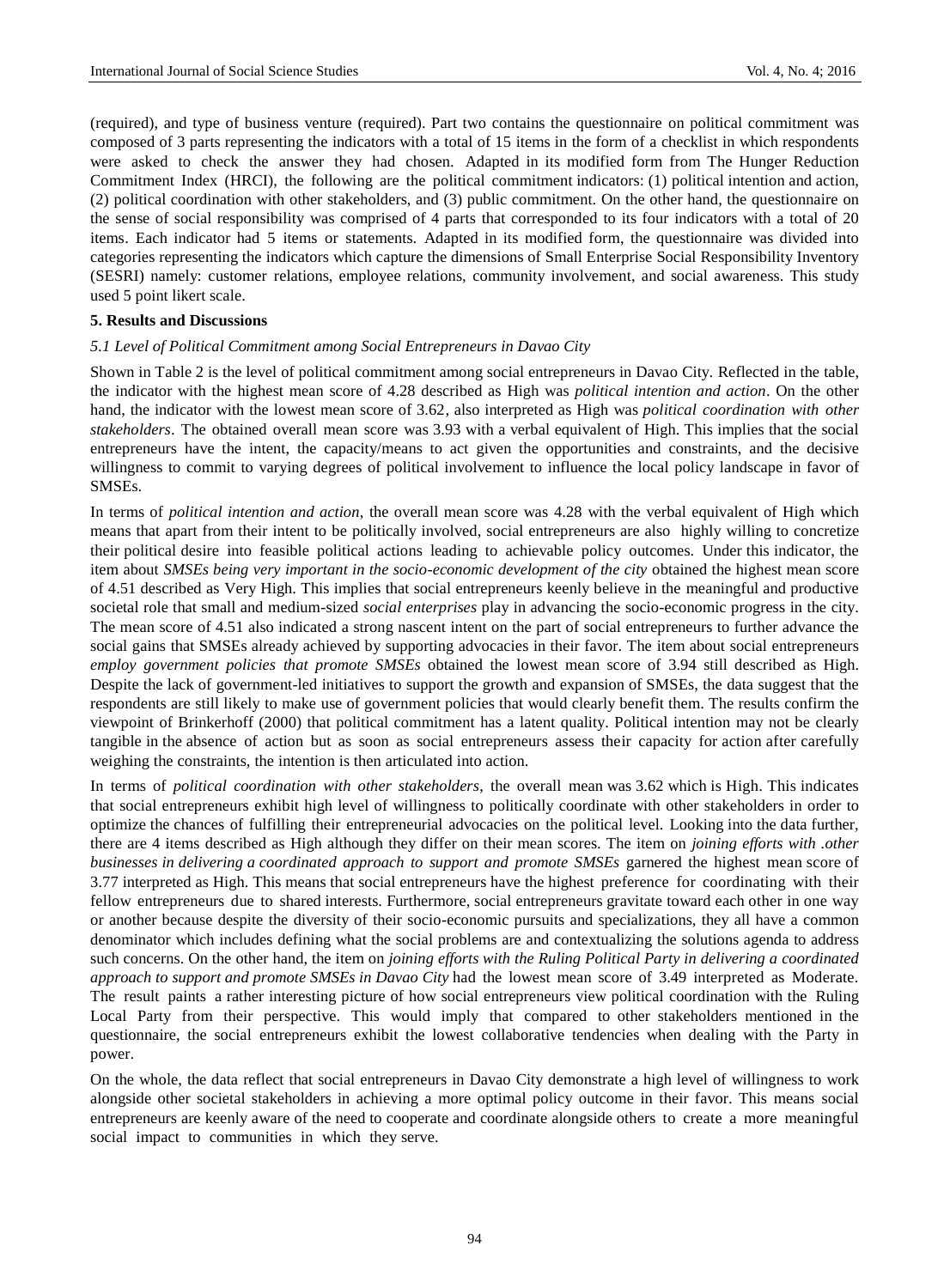The findings confirm the view that in a democratic setting, cross-sectoral coordinated approach makes policy agenda more inclusive to all stakeholders concerned (Lintel et.al, 2011). Furthermore, it could even drive innovation on the policy level as it brings in cross-sectoral expertise in the realm of collective decision- making.

|  | Table 2. Level of Political Commitment among Social Entrepreneurs In Davao City |
|--|---------------------------------------------------------------------------------|
|  |                                                                                 |

| <b>INDICATORS</b>                              | Mean | <b>Description</b> |
|------------------------------------------------|------|--------------------|
| Political Intention and Action                 | 4.28 | High               |
| Political Coordination with other Stakeholders | 3.62 | High               |
| Public Commitment                              | 3.90 | High               |
| <b>OVERALL MEAN</b>                            | 3.93 | High               |

While the access to influence in an institutional policy structure may not be entirely fair as in most cases, the only way to gain equitable access to policy setting is by engaging politically instead of running away from it. As the Stakeholder Theory posits that organizations cannot exist in isolation. For social entrepreneurs running the SMSEs, political coordination becomes an imperative for socially-driven business enterprises that aim to effect a constructive and desirable societal influence.

In terms of public commitment, the overall mean score was 3.90 verbally interpreted as High. This signifies that social entrepreneurs demonstrate a high level of will in expressing their commitments to certain policy preferences through public statements. The item about *sharing social entrepreneurial values and skills* obtained the highest mean score of 4.26 described as High. This implies that social entrepreneurs keep social entrepreneurship on a more sustainable path by transmitting the values and skills to others which in turn creates a larger pool of social entrepreneurs willing enough to take on some problems of society. The item on *making public statements through various media platforms (social media, print media, TV, radio, and etc.) in support of policies that favor SMSEs* had the lowest recorded mean score of 3.43 described as Moderate. This implies that while a significant portion of social entrepreneurs do convey public messages supporting SMSEs through various media platforms, a considerable number of them do not engage in such. On the whole, the overall mean score of 3.90 or High reflected a high level of public commitment among social entrepreneurs in Davao City. This means that communicating with the public is an imperative means to entrench greater understanding of SMSEs, encourage better appreciation of the role they play in society, and mobilize public support for policies that empower them. Building public support is a must-have for any social entrepreneurs. In a strategic sense, it is part of the programs and activities that actors are involved in various stages of the policymaking process (Brinkerhoff, 2000).

In summary, the findings can be explained from different theoretical perspectives. From a positivist view, political commitment empowers change- enablers to shape public opinion and redefine the policy landscape by offering innovative sustainable solutions to problems which the government could not completely solve (Santos, 2009). In addition, public choice-social choice theory explains that the dysfunctional nature of the existing institutional structures and distributive mechanisms do not often lead to equitable and sustainable social utilitarian function. This compels enterprising individuals and groups to reinvent governance and society through entrepreneurial innovations in a wide array of human activities.

# *5.2 Table 3 Level of Sense of Social Responsibility among Social Entrepreneurs in Davao City*

Presented in Table 3 is the level of sense of social responsibility among social entrepreneurs in Davao City. Reflected in the table, the indicator with the highest mean score of 4.63 was *customer relations* described as Very High. On the other hand, the indicator with the lowest mean score of 4.20 was *social awareness* of the SSR concept and practice. The overall posted mean score of 4.48 interpreted as High meant that the respondents are highly engaged in various aspects of SSR. Furthermore, it appears that they have a good grasp as far as the conceptual understanding of sense of social responsibility.

In terms of *employee relations*, the recorded overall mean score was 4.62 interpreted as Very High. Actually, all mean scores for each item under this indicator are interpreted as Very High with varying individual figures.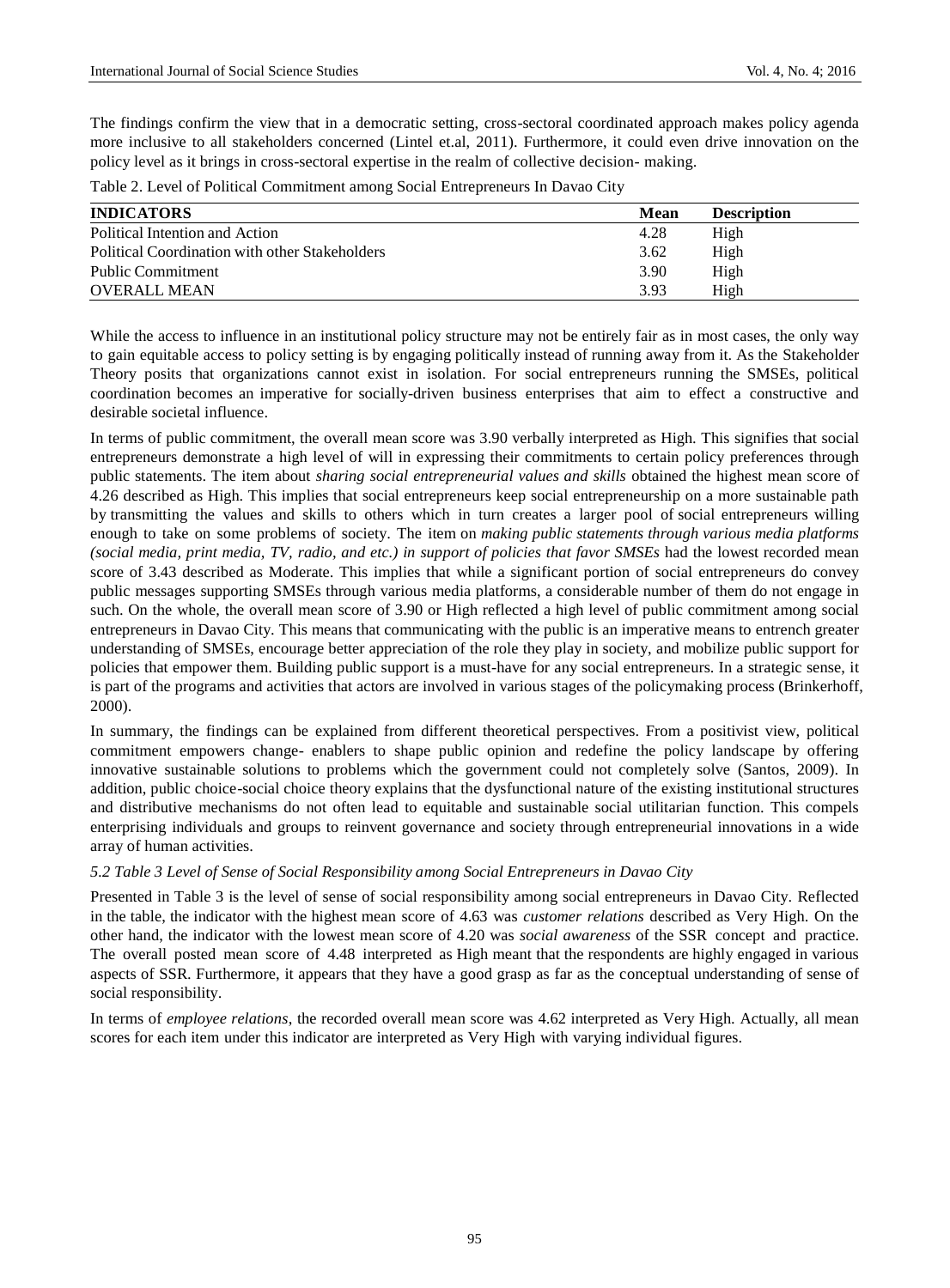| Indicators                | Mean | Description |
|---------------------------|------|-------------|
| <b>Employee Relations</b> | 4.62 | Very High   |
| <b>Customer Relations</b> | 4.63 | Very High   |
| Community Involvement     | 4.46 | High        |
| Social Awareness          | 4.20 | High        |
| <b>OVERALL MEAN</b>       | 4.48 | High        |

#### Table 3. Level of Sense of Social Responsibility among Social Entrepreneurs of SMSEs in Davao City

This signifies that the respondents are highly socially responsible when it comes to looking after their employees' welfare. The item on *ensuring that due process is observed in situations where employees breach company rules and regulations* received the highest mean score of 4.70 or Very High. This implies that social entrepreneurs strongly uphold a sense of justice in the workplace in the fairest environment possible. The item on *providing workers with proper and regular training* garnered the lowest mean score of 4.53 interpreted as Very High. This tells us that the respondents keenly ensured that employees are properly trained to get the jobs done more efficiently and effectively.

In summary, the overall mean score of 4.62 or Very High implied that social entrepreneurs put a very high level of importance on employee relations. Employees, after all, are mostly at the forefront of customer engagement. The firm interacts with the target market mainly through their employees. The results confirm Mishra's and Suar's (2010) argument that business employee relations constitute the most important issue as far as sense of social responsibility (SSR) is concerned.

In terms of *customer relations*, the overall mean score was 4.63 described as Very High. All mean scores for each item under this indicator are described as Very High although their individual figures vary. This means that the respondents have an excellent relationship with their customers. The item on *committing oneself to fair trading practices* obtained the highest score of 4.68 or Very High. This suggests that the social entrepreneurs in this study highly observe ethical and legal business conduct. Two items garnered the lowest posted mean score of 4.60 interpreted as Very High. The item on *suggesting alternative options to customers when the company does not have the products/services that customers want* garnered a mean score of 4.60 or Very High. This means that social entrepreneurs walk an extra mile to add value to customer experience even to the point of suggesting alternative options to give the customers what they really want. The item on *putting customer satisfaction above finance and human resources issues* had a mean score of 4.60 or Very High. This means that for most respondents, if not all, customer satisfaction is one of the most important priorities to fulfill. Customers, after all, are the lifeblood that keeps the cash flowing in; thereby sustaining the business. In summary, the overall mean score of 4.63 described as Very High implied that the respondents place a huge importance in keeping customers happy and satisfied by continuously creating better value for them. The findings are supported by the customer-centric view of SSR. A strategic SSR plan of any enterprise should continuously create better economic value for customers for every product sold and for every service rendered.

In terms of *community involvement*, the overall mean score was 4.46 interpreted as High. Two out of five items were Very High while the rest were interpreted as High. The high mean score suggests that the respondents are sensitive to community issues. On *giving priority to vulnerable groups such as children, disabled people, and the elderly*, the mean score was the highest at 4.62 or Very High. This suggests that social entrepreneurs observe great care when dealing with vulnerable groups. The item on *allowing employees to use company time for community issues* had the lowest posted mean score of 4.32 or High. This suggests that the social entrepreneurs surveyed in this study do allow giving away a certain portion of valuable company time to participate in activities relevant to community issues. On the whole, the overall score of 4.46 or High implied that social entrepreneurs are highly responsive and sensitive to concerns and issues that relate to the community. Businesses already perform an important role which is wealth

creation. However, social enterprises add more social value to this traditional economic role by incorporating community-oriented goals and objectives alongside their conventional economic function such as providing resources for community disaster relief programs and education (Afrane& Adjei-Poku,2013). This is furthered by the fact that the sustainability of enterprises (profit-oriented or otherwise) is also largely affected by the stability of the communities where these businesses are operating (Coutsoukis, 2002).

In terms of *social awareness*, the overall mean score was 4.20 which had a verbal descriptive equivalent of High. All mean scores for each item under this indicator are described as High although scores may vary in terms of individual figures. The high mean score implies that most, if not all, respondents have a high level of understanding of the SSR as a concept. For the item on *practicing the sense of social responsibility*, the mean score recorded the highest at 4.34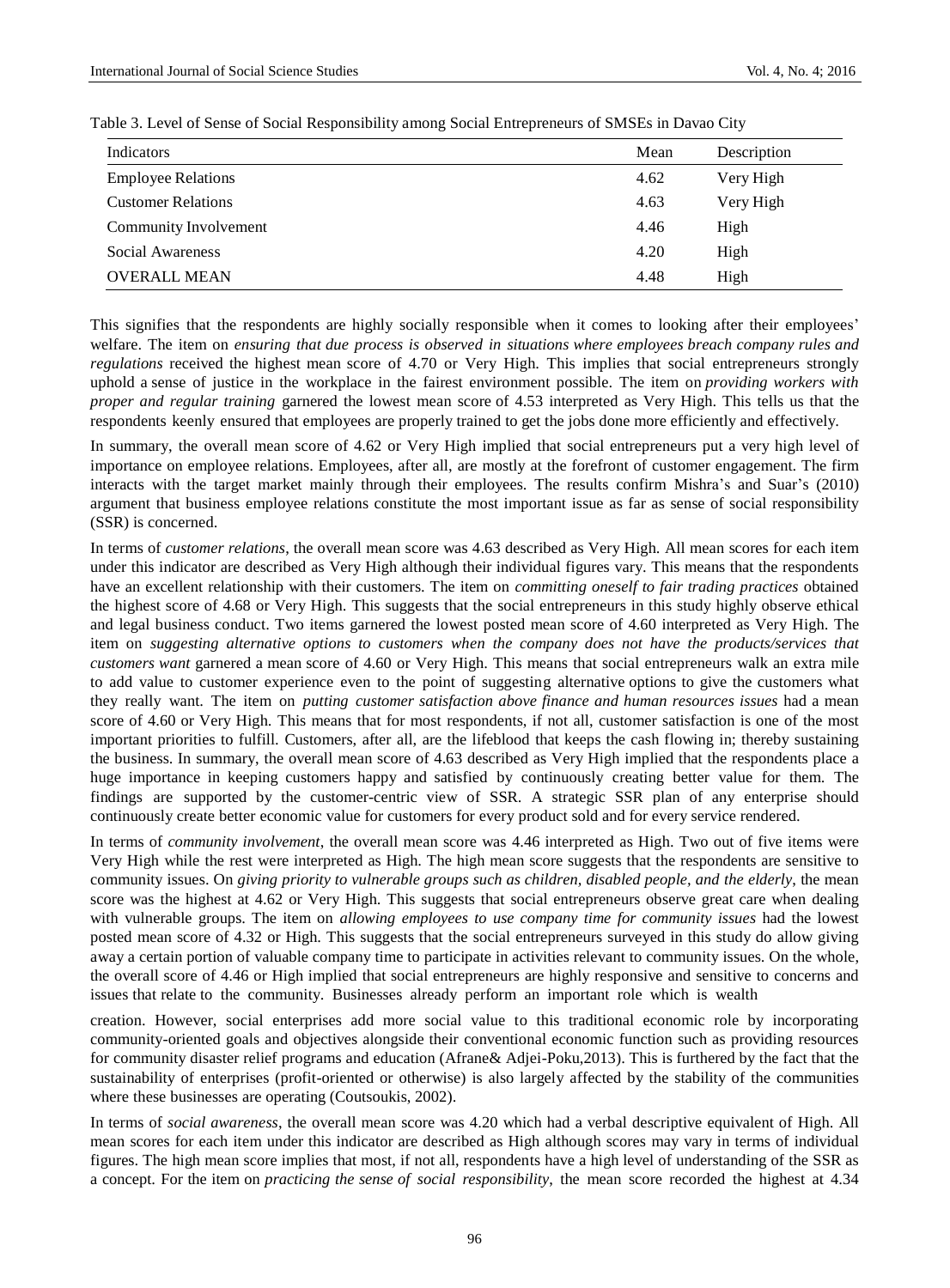described as High. This signifies high involvement in SSR-related endeavors by the social entrepreneurs. On *practicing SSR to enhance the image of the company*, the mean score posted the lowest at 4.11 still described as High. This indicates that it's not just purely altruistic motives that drives the respondents to practice SSR. The score implies that they are also incentivized to do it because it enhances company image (and maybe prestige). On the whole, the overall rating of 4.20 or High showed that social entrepreneurs are highly engaged in activities that constitute SSR. The results show that SSR is not just an appeasement tool to support altruistic endeavors that benefit third party stakeholders. On a pragmatic level, it also serves another role of creating value that directly benefits the direct stakeholders such as the shareholders themselves (Pirnea, Olaru, &Angheluta, 2012).

In totality, all the findings confirm the Stakeholder Theory which argues that businesses do not exist and operate in isolation. Apart from their shareholders, their activities also impact external stakeholders that are affected by their operations. Thus, firms (whether for profit-oriented or otherwise) also need to perform that would satisfy their societal obligations other than their shareholders (Freeman and McVea,

# 2001).

#### *5.3 Significance of the Difference*

Presented in Tables 4.3 is the significance of the difference of political commitment and sense of social responsibility when analyzed according to sex and type of business venture. Looking into the data under political commitment, the t-value was at 0.411 while the p-value was at 0.525 when grouped according to sex. Hence, no significant difference exists. This means that sex is not an influencing factor that affects the level of political commitment among social entrepreneurs of SMSEs.

When analyzed according to type of business venture, the f-value posts at 2.706 while the p-value records 0.018 indicating that a significant difference exists. This is probably due to the fact that a large portion of social entrepreneurs covered in the survey are running SMSEs that specialize in indigenous tribal arts and fashion, accessories, and crafts. Their social enterprises mainly create market avenues for Lumad handiworks and reinvesting a part of their profits to sustain cottage industries in the indigenous communities.

On the other hand, the data under the sense of social responsibility showed that the t-value is at 1.063 while the p-value is at 0.308 when grouped according to sex. When analyzed according to type of business venture, the t-value posts 1.130 while the p-value records 0.366. As the numbers indicate, there is no significant difference in the sense of social responsibility when analyzed according sex and type of business venture. This means that sex and type of business venture are not crucial factors that affect the respondent's level of SSR.

Table 4.3 Significance of the Difference of Political Commitment and Sense of Social Responsibility among Social Entrepreneurs in Davao City

| Variables                         |                                | t-value  | p-value | Interpretation  |
|-----------------------------------|--------------------------------|----------|---------|-----------------|
| Political<br>Commitment           | <b>Sex</b><br>Type of Business | 0.411    | 0.525   | Not Significant |
|                                   | Ventures                       | $2.706*$ | 0.018   | Significant     |
| Sense of Social<br>Responsibility | <b>Sex</b><br>Type of Business | 1.063    | 0.308   | Not Significant |
|                                   | Ventures                       | $1.130*$ | 0.366   | Not Significant |

\*f-value

#### *5.4 Correlations between Measures*

Shown in Table 4.4 is the significance of the relationship between political commitment and sense of social responsibility among social entrepreneurs in Davao City. The results are as follows: the r-value is 0.656, the r-squared value was 43.03%, and the p-value is 0.000. Given these data, a significant relationship exists between political commitment and sense of social responsibility. The sense of social responsibility is in fact a highly observed characteristic among social entrepreneurs since they are chiefly concerned with creating innovative sustainable entrepreneurial solutions when markets and governments fail (Santos, 2009). With their constant exposure to socio-economic problems and their continuing efforts to find a way to address them, social entrepreneurs already possess that Schumpeterian entrepreneurial willpower to force change on society (Abdu and Johansson, 2009). The challenge now is how to translate that willpower into the political sphere. Clearly, many of the issues and concerns that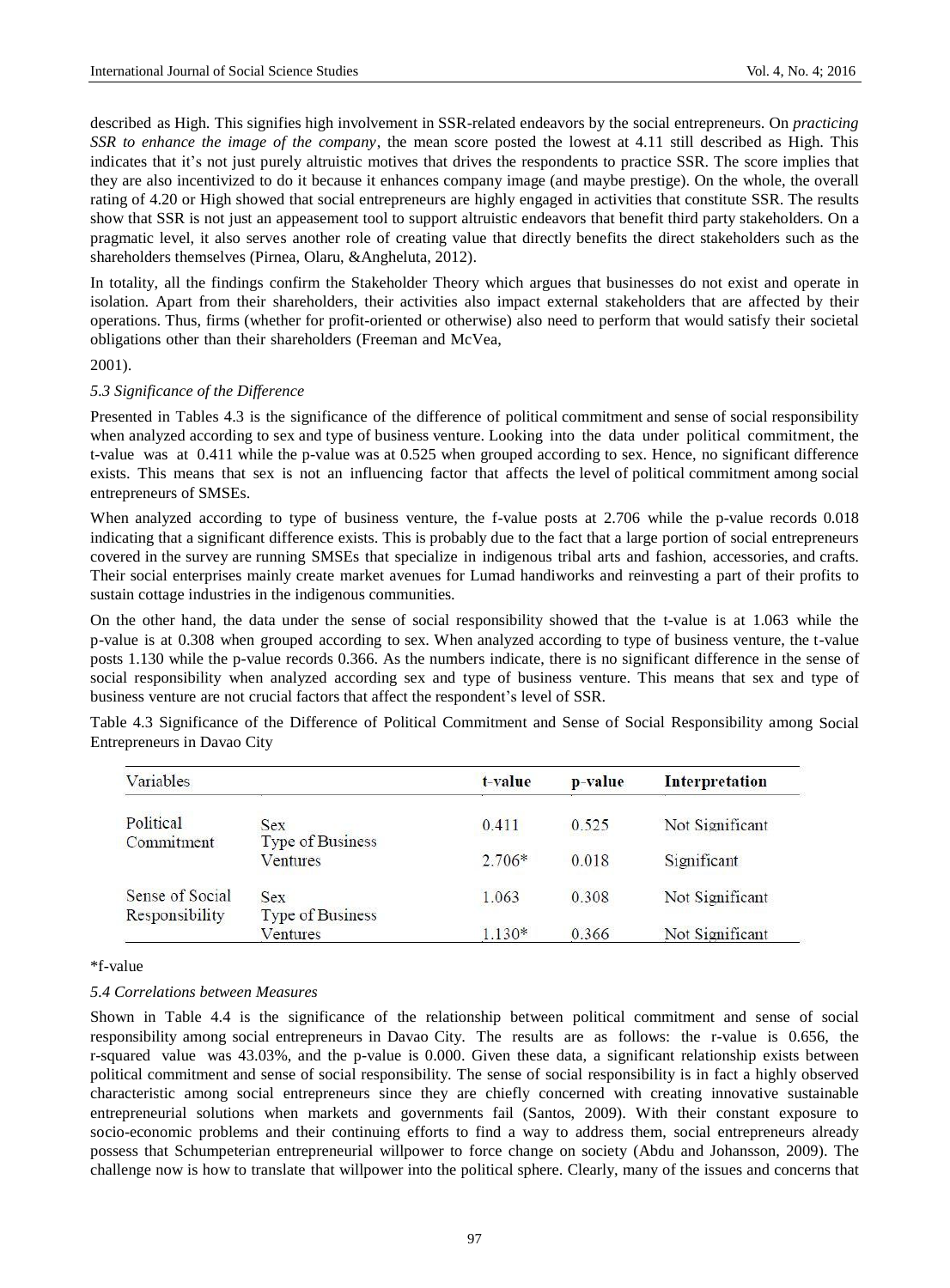social entrepreneurs are dealing are well within the realm of the political economy which touches the domain of public policy. While some social entrepreneurs have already been politically involved, there is much work to do in terms of stimulating the residual political intent of the less politically involved and nurturing it to build a strong political commitment across the social enterprise sector. A political convergence of social entrepreneurs with multi-sectoral expertise shaped by knowledge and experience could do to a failing government what a computer technician does to a failing computer: system reformat.

Table 6. Significance of the Relationship between Political Commitment and Sense of Social Responsibility among Social Entrepreneurs in Davao City

| Variable        | r-value | Interpretation | r-squared | p-value | <b>Decision</b><br>$\sim$ UA |
|-----------------|---------|----------------|-----------|---------|------------------------------|
| Political       |         |                |           |         |                              |
| Commitment vs   | 0.656   | Moderately     | 43.03%    | 0.000   | Significant                  |
| Sense of Social |         | Significant    |           |         |                              |
| Responsibility  |         |                |           |         |                              |

#### 6. **Conclusions**

In the light of the findings derived from this study, the following conclusions are drawn:

The level of political commitment described as High suggests that the respondents have the intent, the capacity and means to act given the opportunities and constraints, and the decisive willingness to commit to varying degrees of political involvement to influence the local policy landscape in favor of SMSEs.

The level of sense of social responsibility interpreted as High implies respondents are highly engaged in various aspects of SSR. In addition, they seem to have a good grasp and understanding of the nature of SSR both as a concept and corporate practice.

There is no significant difference in the level of political commitment and sense of social responsibility when analyzed according to sex. This means that sex is a not a crucial factor that affects social entrepreneurs' political commitment and sense of social responsibility.

There is a significant difference in terms of political commitment when grouped according to type of business venture. This is probably attributed to the fact that a large portion of the respondents covered in the survey are engaged in fashion and accessories business that directly benefits the Lumad or indigenous tribal communities. On another note, no significant difference exists in terms of sense of social responsibility. Regardless of the nature of their business activity, social entrepreneurs are socially-oriented individuals imbued with a strong sense of mission to make a difference by way of introducing innovative entrepreneurial solutions to the pressing needs of society.

There is a significant relationship between the level of political commitment and the level of sense of social responsibility. This means that social entrepreneurs have the inclination to be actively involved in the political processes that affect the social enterprise sector. This correlation is probably due to the fact that social entrepreneurs are engaged in finding ways to address socio-economic problems when the governments and markets fail.

# **7. Recommendations**

On the basis of these findings and conclusion the following recommendations are presented.

# *7.1 Department of Trade and Industry.*

The lack of legal definition of what constitutes a social enterprise is a big institutional hindrance that prevents social enterprises from truly taking off especially in places where they are badly needed. Compared to other countries like the UK or South Korea, the Philippine government doesn't seem to have an explicit role in facilitating the development and growth of Social Enterprises in the country. While the Philippine Social Enterprise Bill is still awaiting legislative approval, which may take a long time, the Department of Trade and Industry should nevertheless develop government capacity in action to empower existing social enterprise initiatives such as:

Consolidating and streamlining all existing government initiatives into a coherent set of programs and incentives to help develop social enterprises.

Entering into a collaborative agreement with the private sector alongside local government units to create a social enterprise zones or hubs across the country.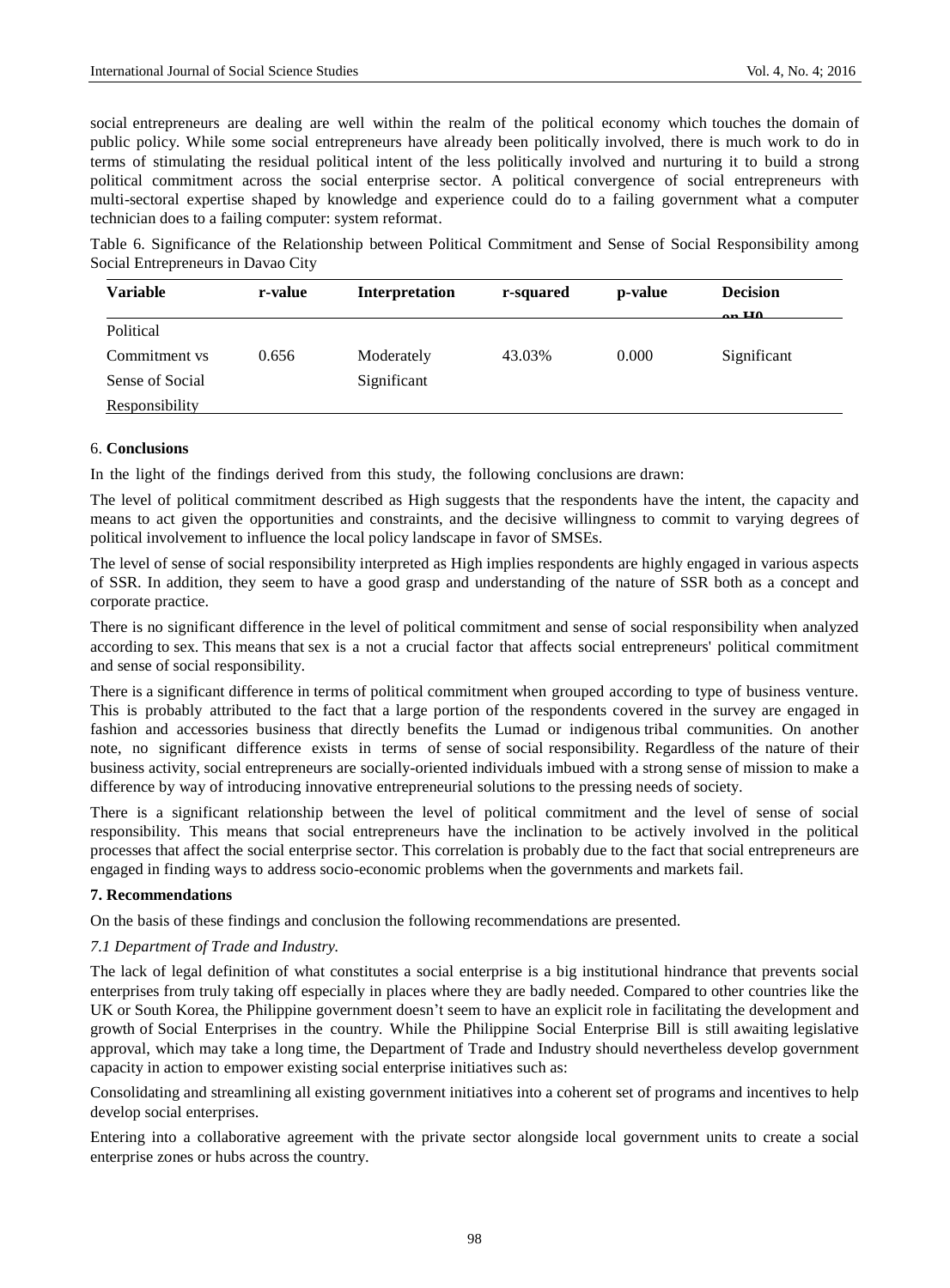## *7.2 Mindanao Development Authority.*

As the institution tasked with formulating strategic development plans for Mindanao, the Mindanao Development Authority should spearhead in institutionalizing a regular cross-sectoral engagement of investors, social entrepreneurs, think tanks, socio-civic organizations, and policymakers and develop a permanent communication structure for greater coordinated action between different stakeholders to produce a concrete roadmap for social innovation involving social enterprises within the much bigger strategic development plan that the institution produces.

# *7.3 City Government of Davao*

The City Government of Davao should start a localized initiative to promote the development and growth of social enterprises by coordinating with the social enterprise sector in the city. It should start by initiating a city-wide mapping out of these organizations and establishing a social enterprise directory. If possible, the City government could a create a local adhoc institute (in strategic partnership with DTI and Mindanao Development Authority) dedicated to building long-term initiatives to make social enterprise an integral part of Davao City's own effort to seek entrepreneurial solutions to various problems of society.

#### *7.4 Social Entrepreneurs of SMSEs.*

Social entrepreneurs play a vital role in introducing innovation to governance structures. However, there seems to be no consolidated and unified effort among social entrepreneurs in the country to influence a more conducive policy environment for social enterprises to develop and grow. Building political commitment to effect a change in the policy landscape at least in the local level is best achieved when social enterprises aggregate and form a stronger and more unified sector to lobby for policies that favor the development of a sustainable and inclusive social economy.

# *7.5 University of Mindanao Political Science Discipline*

The Political Science Discipline should encourage more scholarly pursuits among students and even teachers alike to explore entrepreneurial innovations in governance outside the realm of conventional government structures.

#### *7.6 Other Researchers*

Future researchers wanting to do a relevant research in subject area might consider doing case studies on successful social enterprises in Davao City or elsewhere and see how their success stories could inspire even become a source of valuable lessons of social innovation.

#### **Acknowledgment**

This work would not have been possible without the underlying support of the people around us. Our heartfelt gratitude goes to everyone who has relentless belief in our capabilities to the completion of this undertaking. To University of Mindanao Research and Publication Center for the support to this endeavor. To Dr. Gerlieta S. Ruiz, Dr. Khristine Marie Concepcion, Dr. Evangeline M. Guinto, and Prof. Luzviminda T. Orilla for encouraging us in disseminating the research findings through publication.

#### **References**

- Abdu, A., & Johansson, E. (2009). *Social Entrepreneurship - A Case Study of SIFE UmeåUniversity*. Retrieved June 29, 2015 from http://www.diva- portal.org/smash/get/diva2:279268/FULLTEXT01.pdf.
- Afrane, S., & Adjei-Poku, B. (2013). *Institutionalizing Corporate Social Responsibility for Local Community Development: Processes and Outcomes.* Retrieved December 27, 201[4](http://search.proquest.com/docview/1462439430/CEF281A0A92440F6PQ/3) [http://search.proquest.com/docview/1462439430/CEF281A0A92440F6PQ/3?](http://search.proquest.com/docview/1462439430/CEF281A0A92440F6PQ/3) accountid=31259.
- AIM RVR Center for Corporate Responsibility (2014). *Corporate Social Responsibility in the Philippines*. http://csrbookshelf.bcyfoundation.org/wpcontent/uploads/2014/09/philippines 05 hrd csr.pdf.
- Biliran, R. (2010). *Davao City helps SMEs with financing difficulties.* Retrieved January 5, 2015 fro[m](http://www.mindanews.com/business/2010/07/24/davao-city-helps-) <http://www.mindanews.com/business/2010/07/24/davao-city-helps-> smes- with- financing-difficulties/.
- Brinkerhoff, D. (2000). *Assessing Political Will for Anti-corruption Efforts: An Analytical Framework*. Retrieved January 16, 2015 from [http://info.worldbank.org/etools/docs/library/108384/session4I.pdf.](http://info.worldbank.org/etools/docs/library/108384/session4I.pdf)
- Camposano, J. (2014). *SMEs seen as major economic growth driver*. The Philippine Star. Retrieved January 4, 2015 from <http://www.philstar.com/business-usual/2014/01/20/1280682/smes-seen-> major-economic-growth-driver>.
- Coutsoukis, P. (2002*). Strategic community involvement: The inner thread of corporate citizenship.* <http://search.proquest.com/docview/304789847/CEF281A0A92440F6PQ/26?> accountid=31259.
- Creswell, J. (2003). *Research Design: Qualitative, Quantitative, and Mixed Methods Approaches*. [http://isites.harvard.edu/fs/docs/icb.topic1334586.files/2003\\_Creswell\\_A%20F](http://isites.harvard.edu/fs/docs/icb.topic1334586.files/2003_Creswell_A%20F) ramework%20for%20Design.pdf.